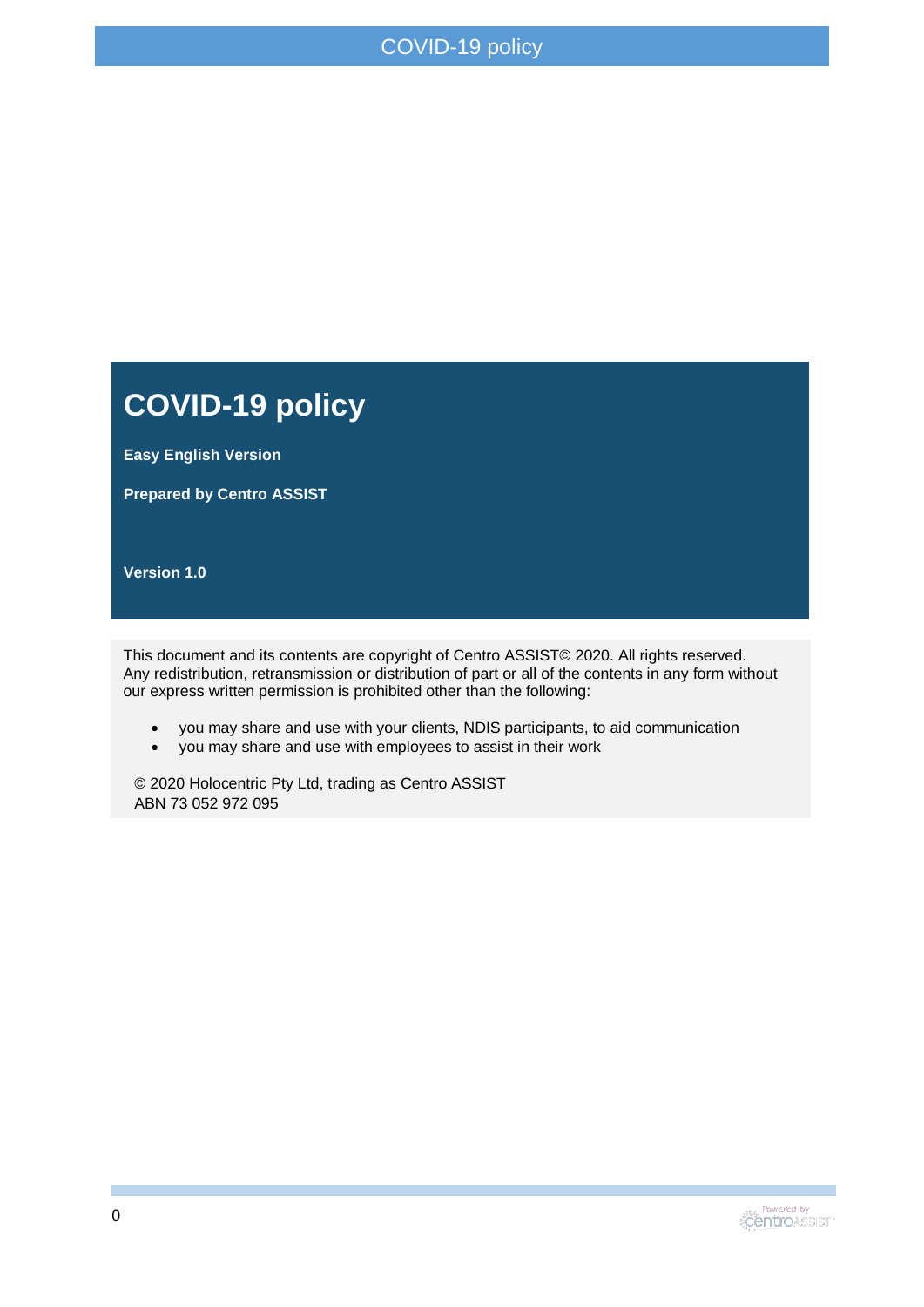## **COVID-19 policy**



#### **About this document**

COVID-19 (also known as Coronavirus) has spread quickly around the world.



When an illness spreads around the word and affects many people, it is called a **pandemic**.



This document will help you understand COVID-19 and how we will help you during this COVID-19 pandemic.



This document should be read together with the Infection Control easy read document.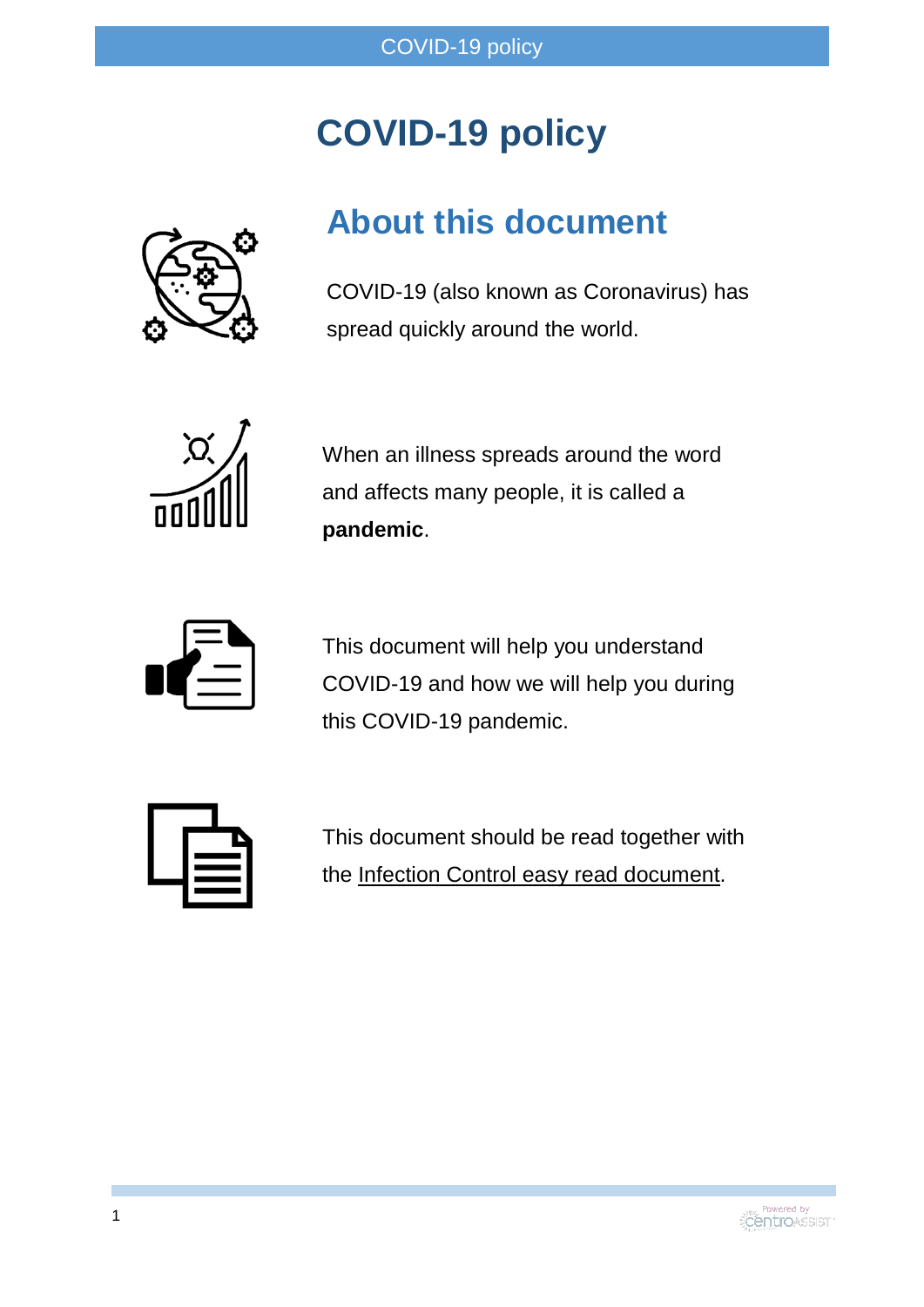

### **What is COVID-19?**

A **virus** is an illness that is spread quickly from one person to another.

COVID-19 is a virus and it can spread:



by touching people that have COVID-19



 when people with COVID-19 cough or sneeze



 by touching any objects that have the COVID-19 virus on them.

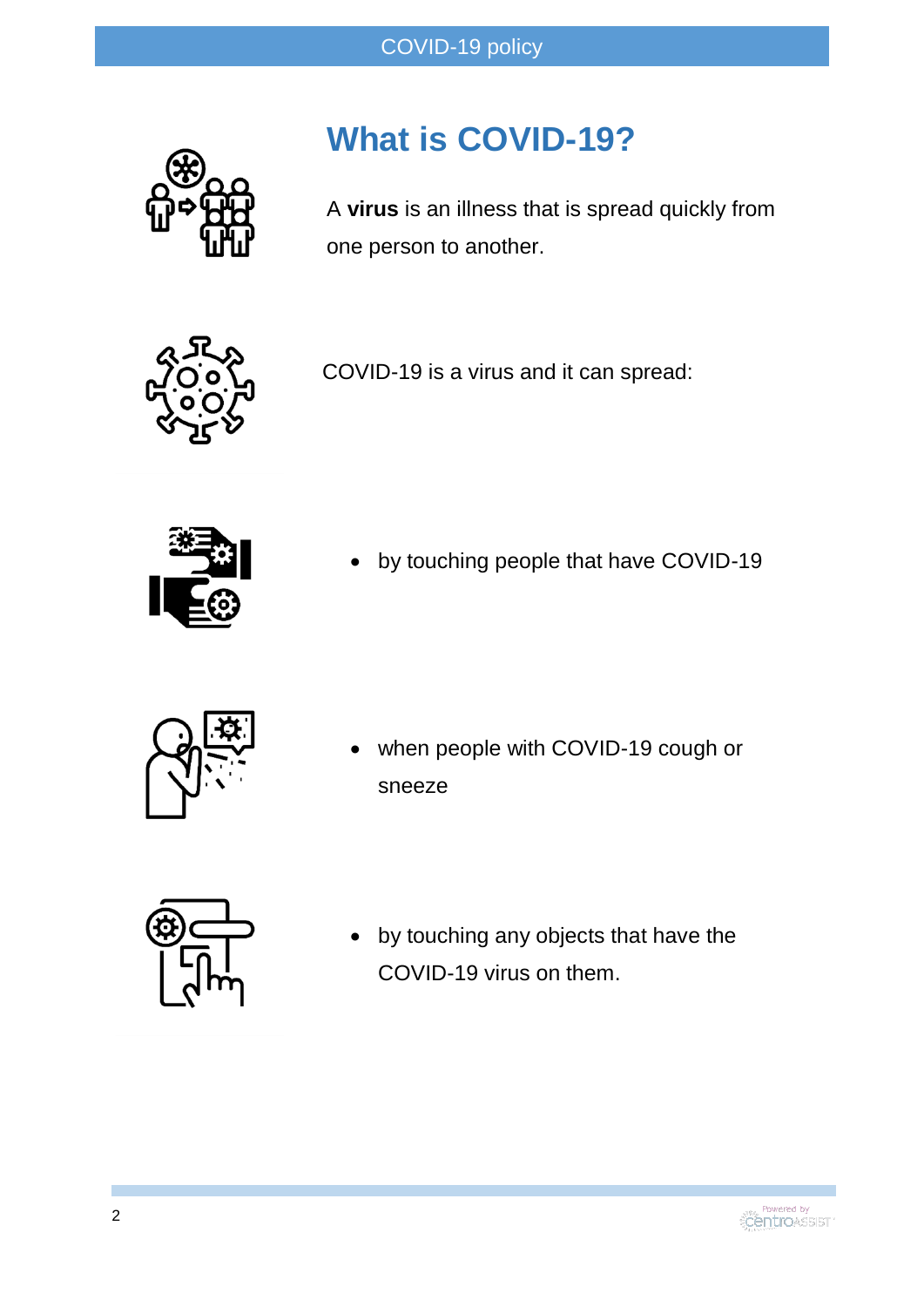

# **What are the signs of COVID-19?**

The most common signs of COVID-19 are:



a fever



a dry cough



tiredness



• feeling that it is hard to breathe.

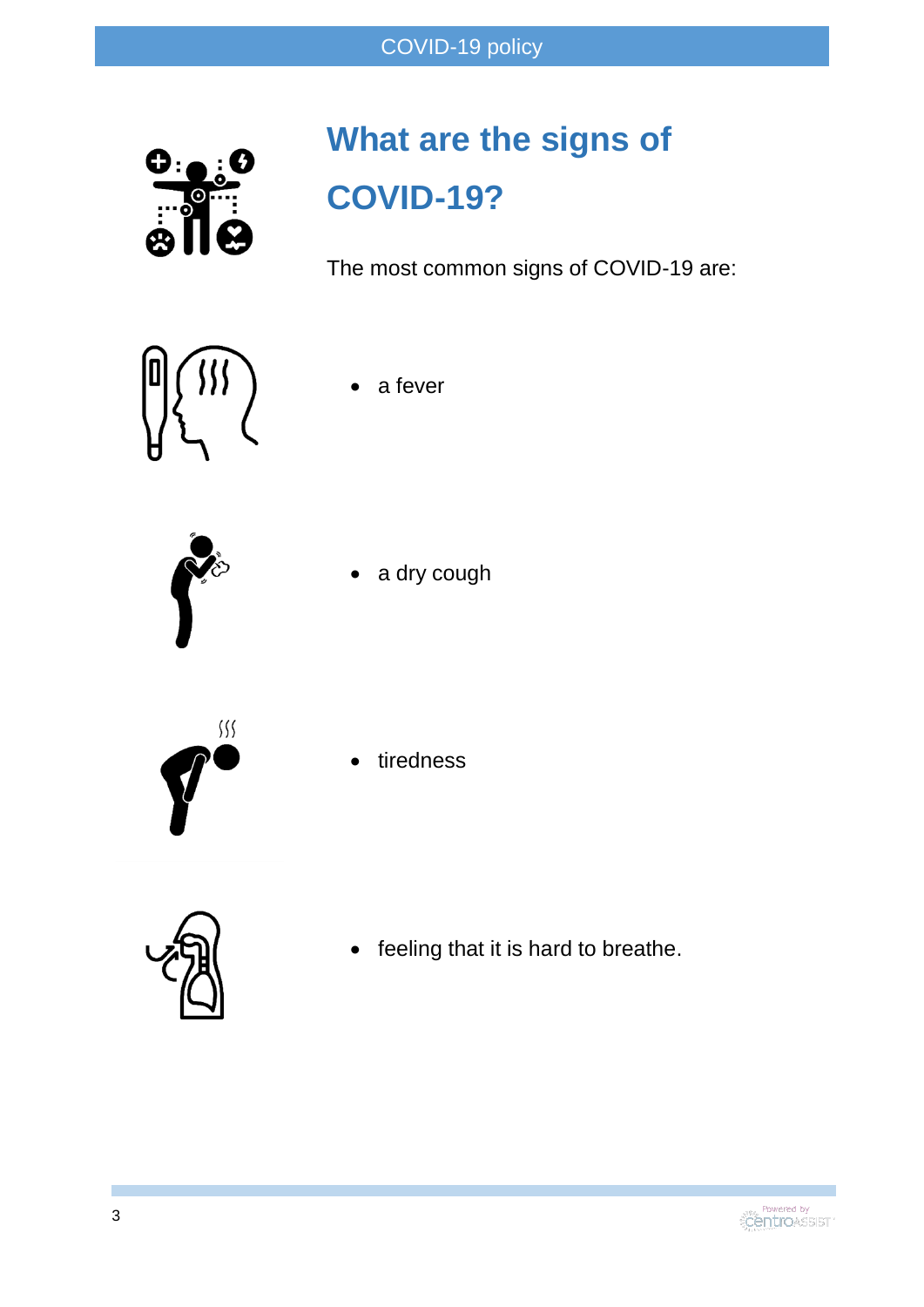

A person with COVID-19 might have other, less common signs. Some less common signs of COVID-19 are:



pain in any part of the body



sore throat



loss of taste and/or smell



rashes

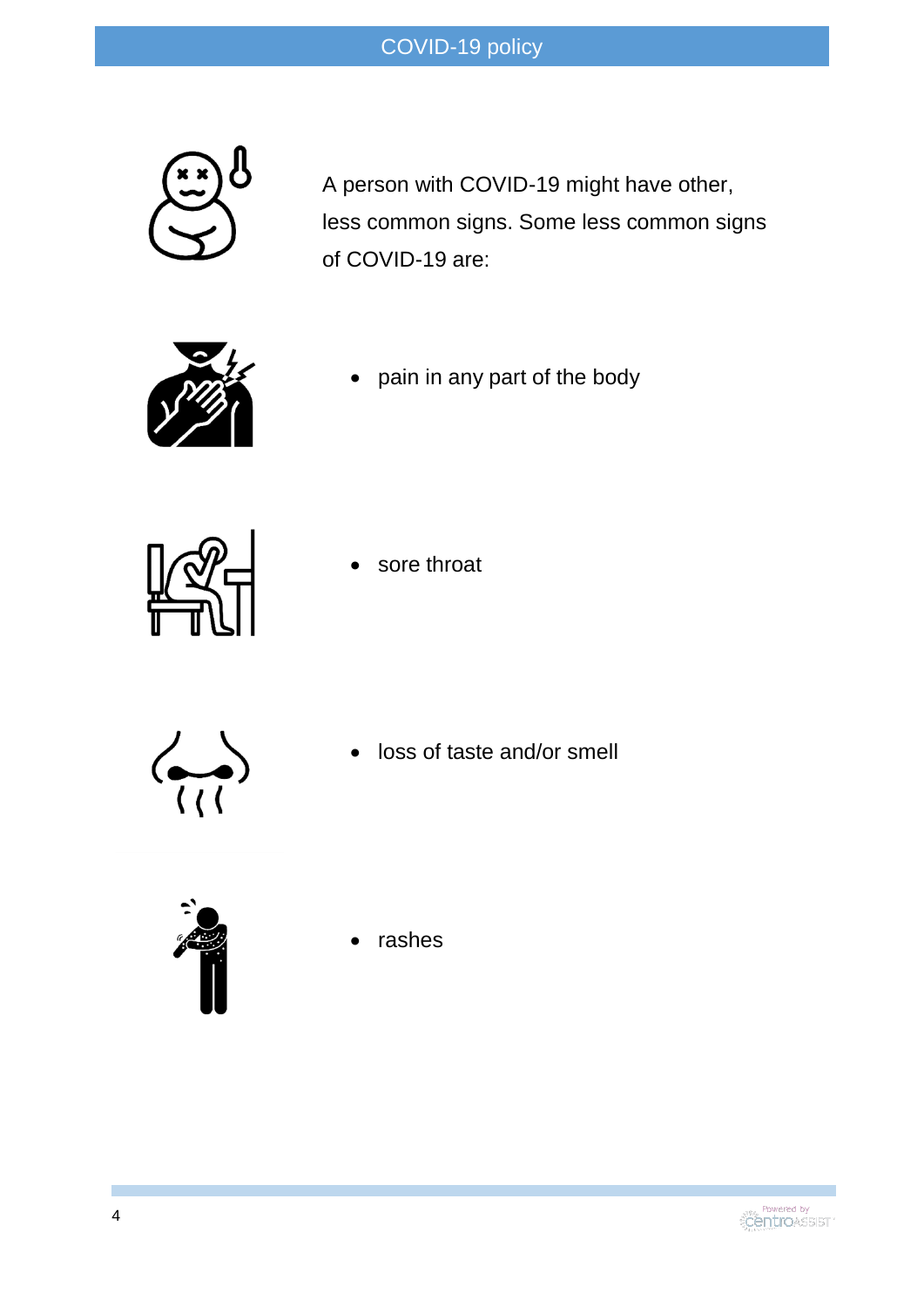

Signs of COVID-19 might feel a lot like a cold or a flu.



The only way to know for sure if you have COVID-19 or not is to do a test.



If you think you might have COVID-19 please let us know.

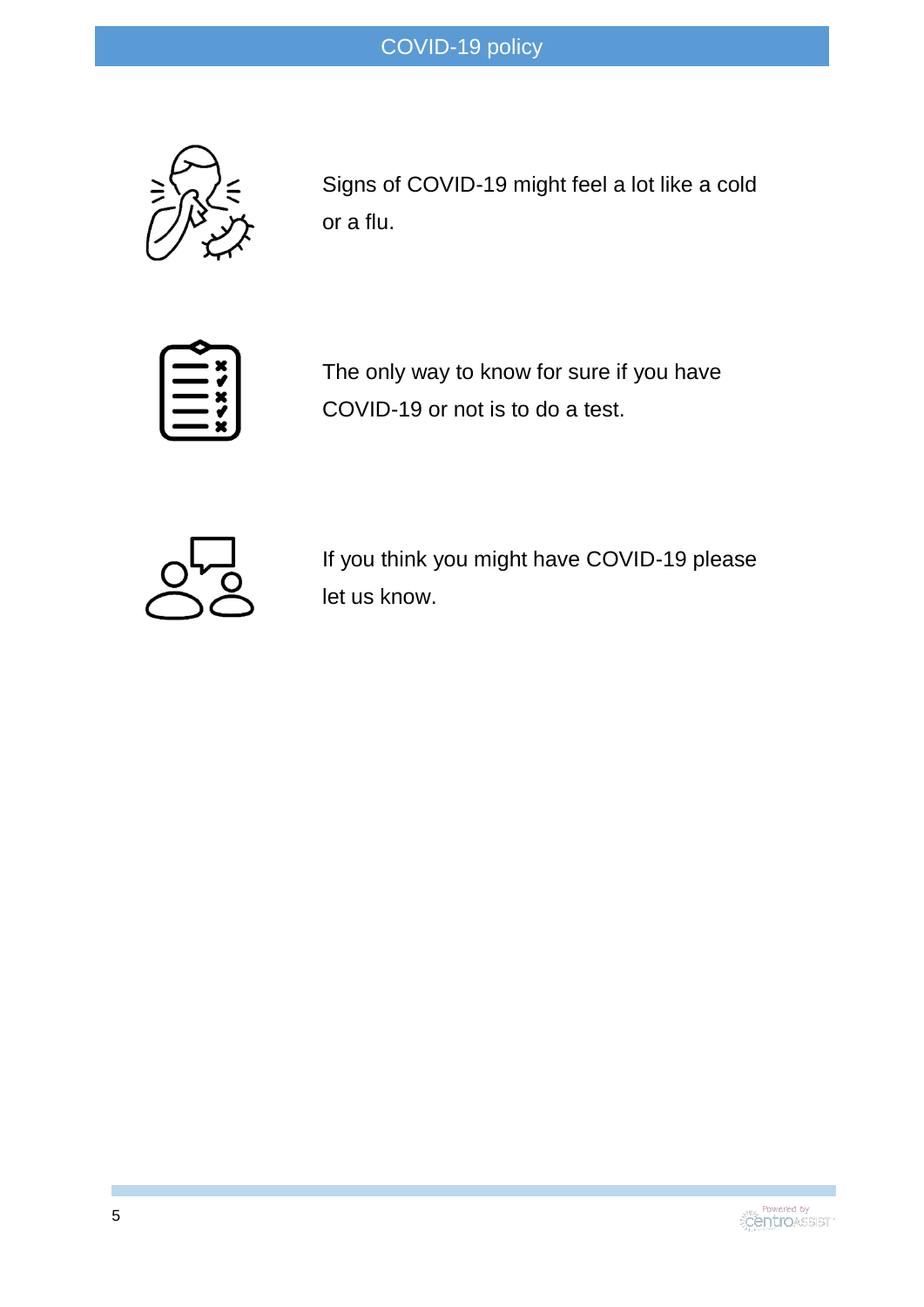

## **What can you do to stop the spread of COVID-19?**

We will help you lower the risk of catching COVID-19.



We will have infection control measures in place at all times (please read our Infection Control easy read for more information).



You can help stop the spread of COVID-19 by:



 cleaning your hands often with soap and water or hand sanitiser



 covering your mouth with a tissue when you cough or sneeze (for more information see the section on cough etiquette in the Infection Control easy read

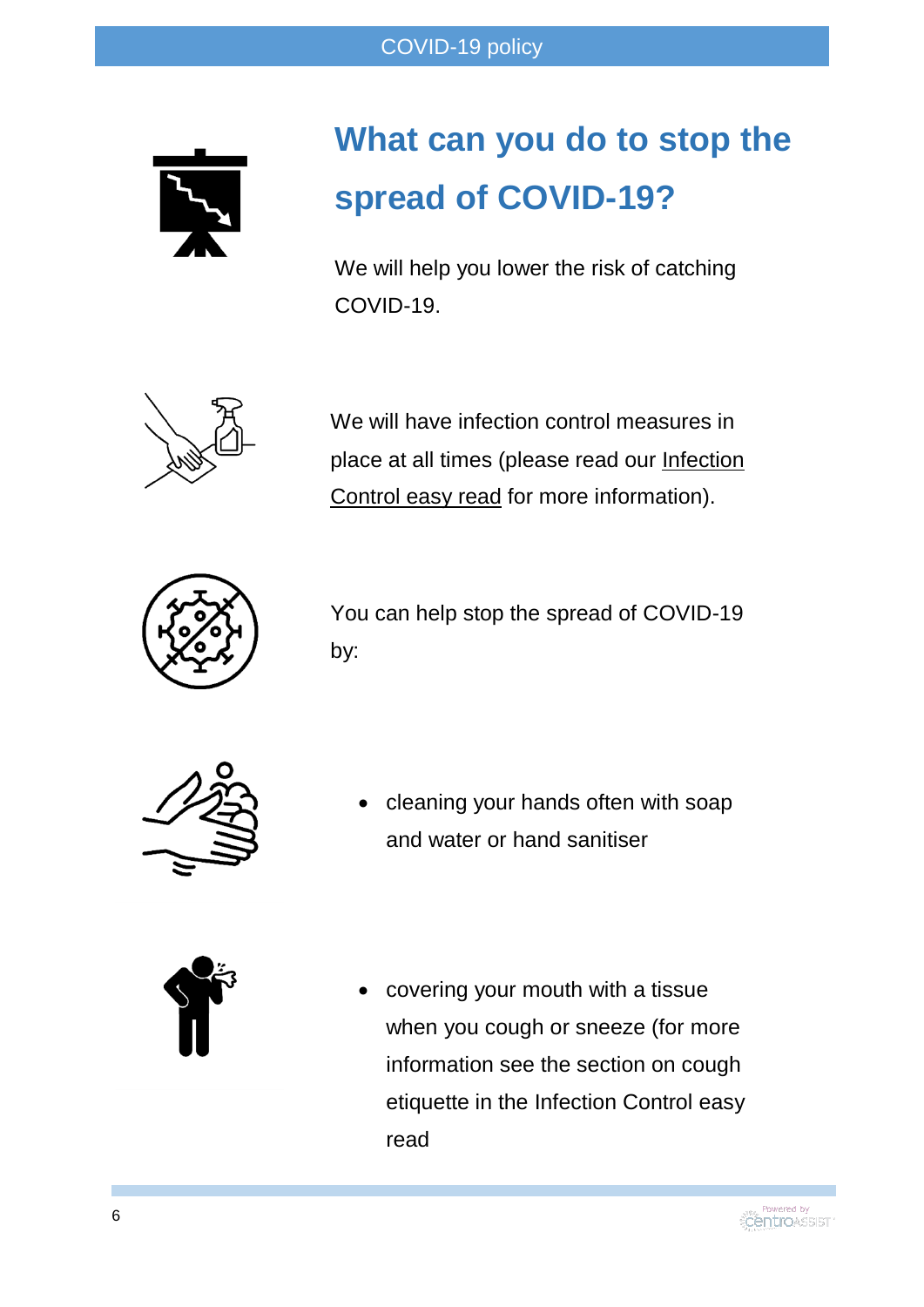

• not touching your face



staying home if you feel sick



 staying 1.5m apart from people around you, this is called **social distancing.** 



You and our workers might be required to wear a mask.



If you feel uncomfortable with wearing a mask please let us know. We are here to help.

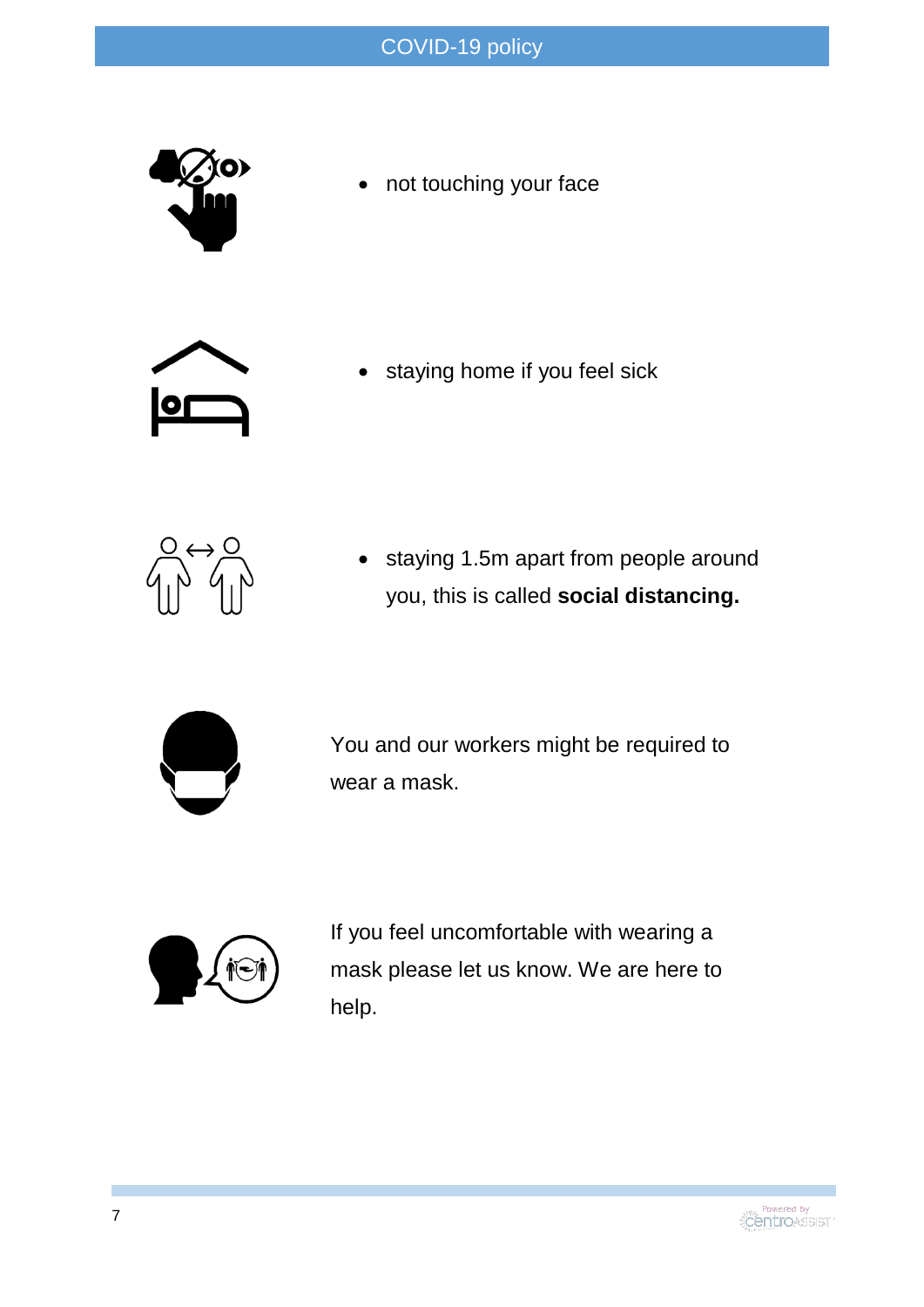

### **COVID-19 tests**

You might need to get a COVID-19 test if:



 you were in the same place as someone with COVID-19



you have some signs of COVID-19



 you were close to someone that has or might have COVID-19.



The test will be done by a health professional (e.g. a doctor).

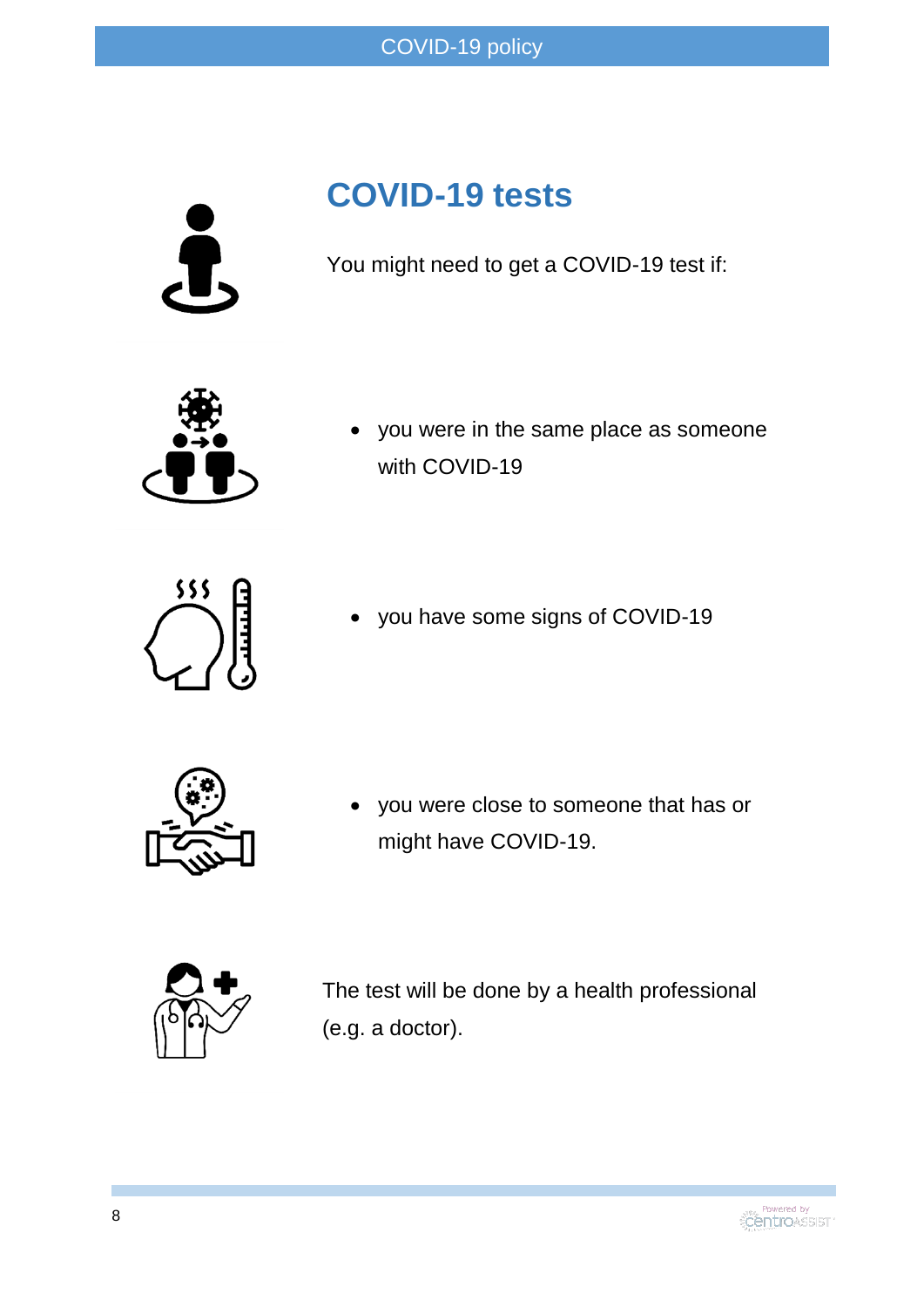

The health professional will put a small white rod into your nose or throat. Then, they will quickly pull it out again.



In one or two days, we will get the test results.



The test results will show if you have COVID-19 or not.

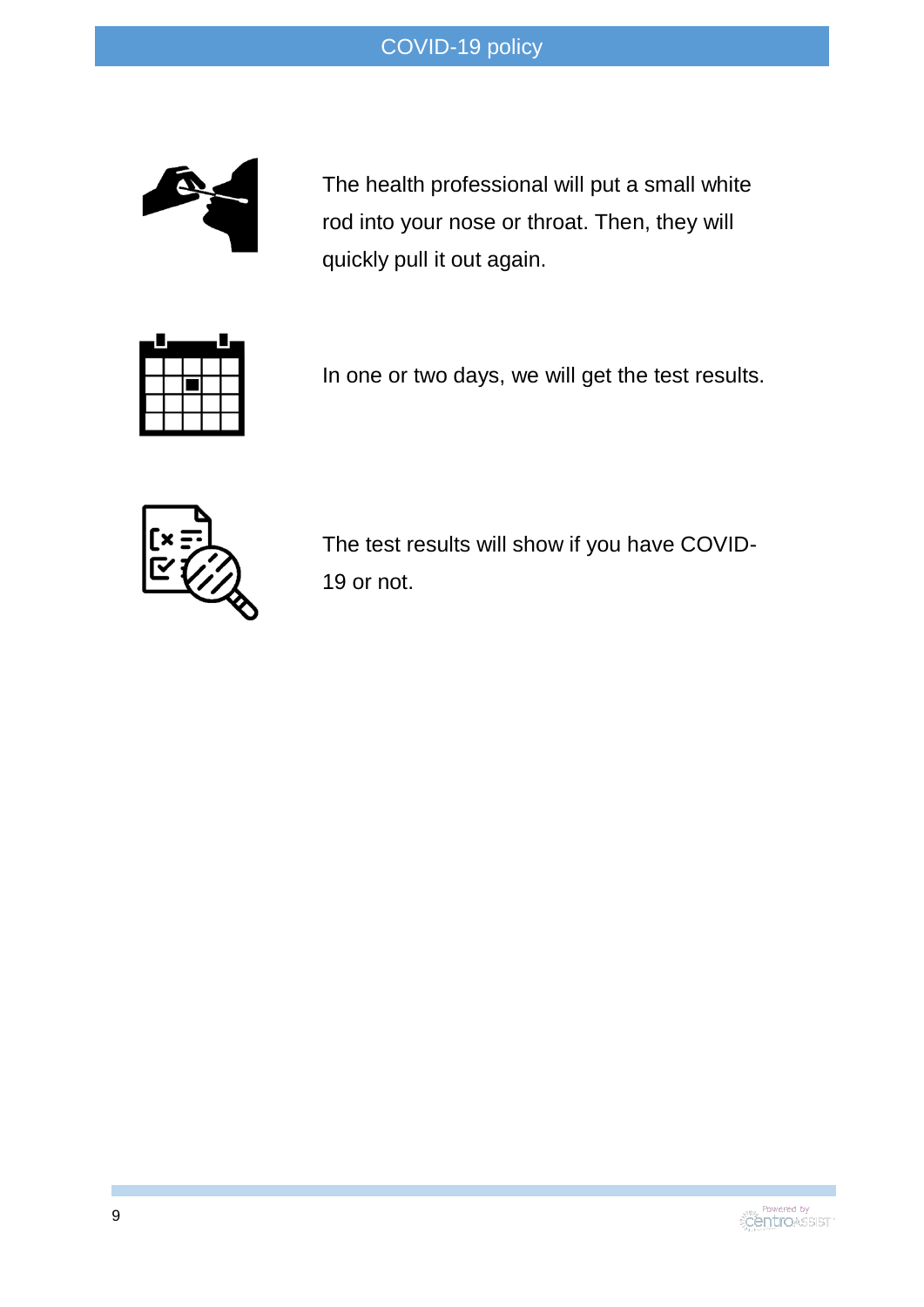

### **Lockdown**

If there are many cases of COVID-19 nearby, we might need to go into **lockdown**.

Lockdown means that:



 you have to stay home as much as possible



 there might be some places where you cannot go



 many places, such as cafes, might be closed



Lockdowns happen to stop everyone from catching COVID-19.

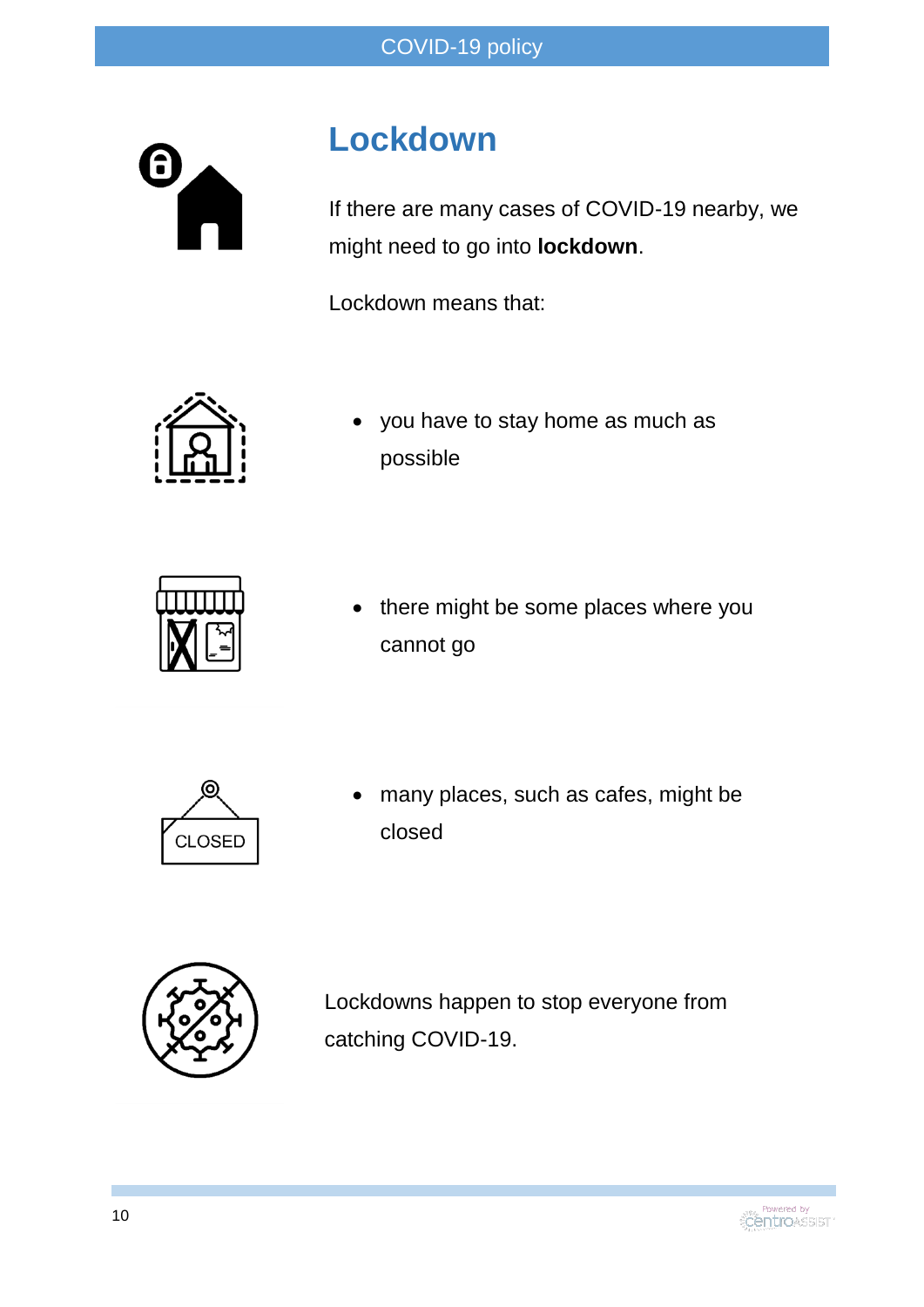

Everyone has to follow the rules of a lockdown.



This means that there may be times when you cannot do some of the things that you usually like to do, such as visit friends.



We will always explain the rules of a lockdown to you. We will tell you:

- why the lockdown is happening
- how long the lockdown is likely to last
- where you are and are not allowed to go



Even if there is a lockdown you will still get all the help that you need.



As much as possible, we will also help you to do things that you enjoy at home.

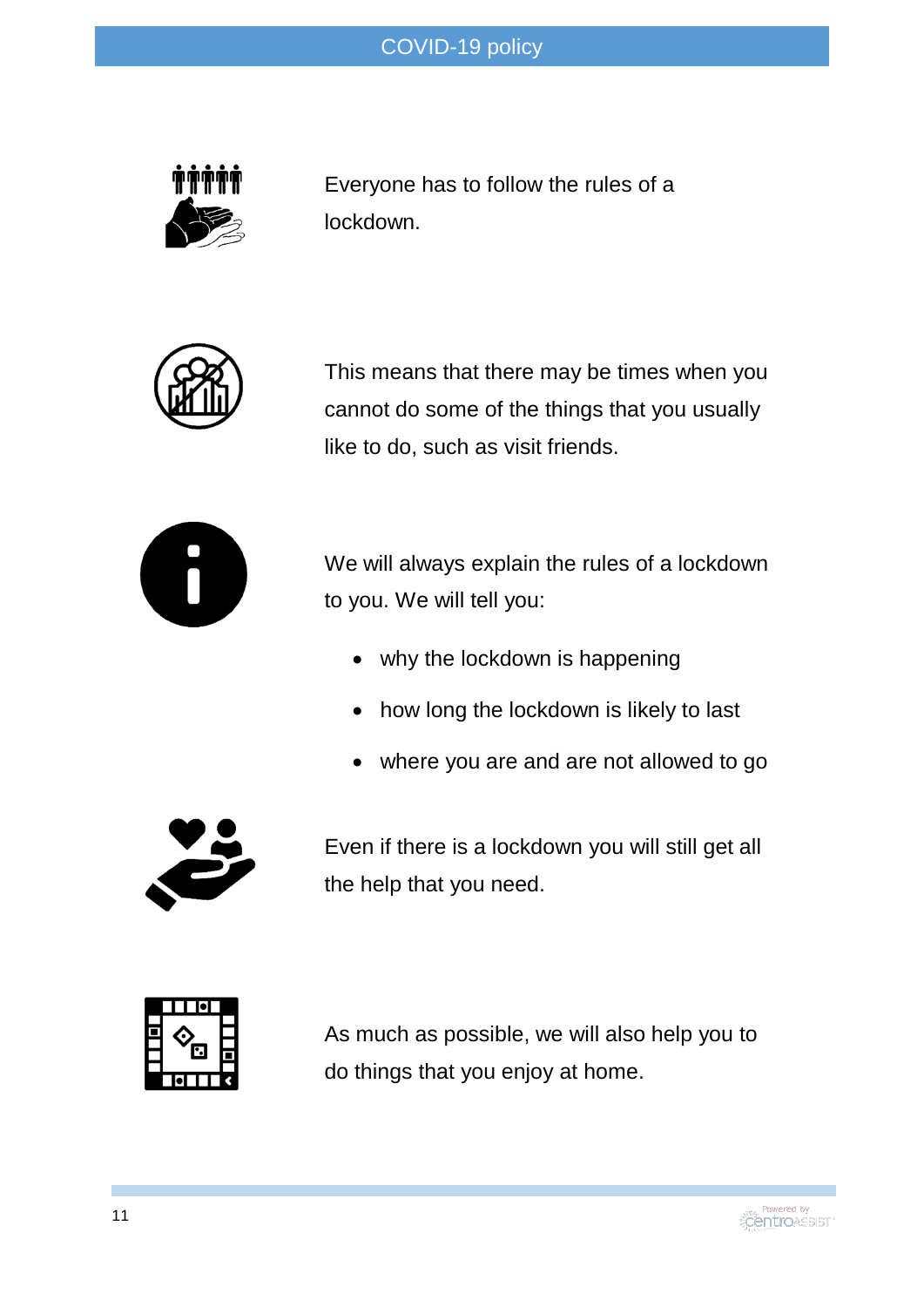

#### **Isolation**

**Isolation** means not leaving your home except in an emergency or to get medical care.



You might have to go into isolation if you have COVID-19.



You might also have to go into isolation if you:

- were near someone with COVID-19
- returned from a state/country where there are many cases of COVID-19
- are experiencing signs of COVID-19.



If you have to go into isolation we will always explain what will be happening.

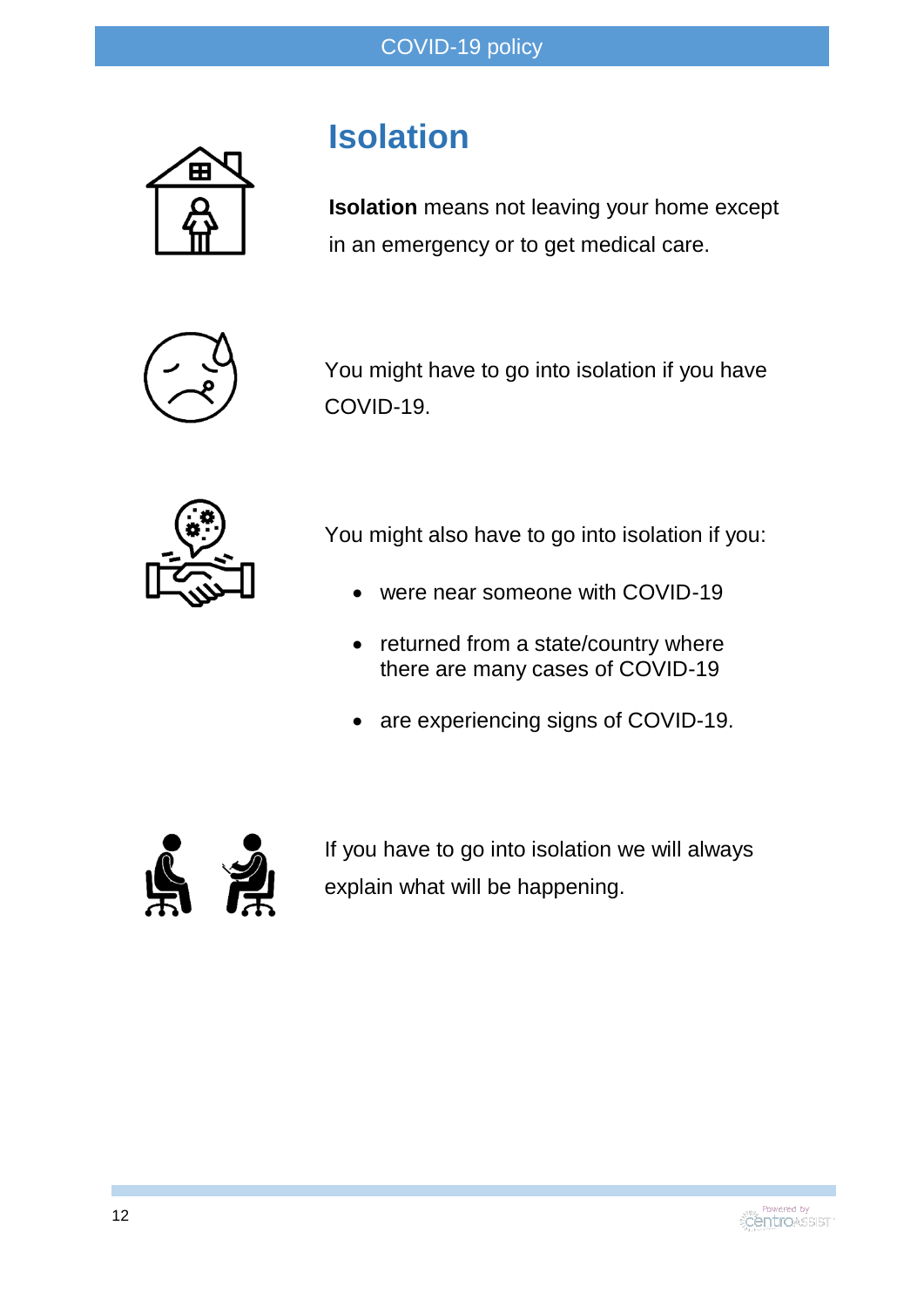

If you are in isolation we will help to make sure that:



you still get all the help that you need



 you are isolated in a place that is clean and comfortable



 you keep in contact with your family and friends (by using the internet and/or telephone)



 you are able to let us know about how you are feeling

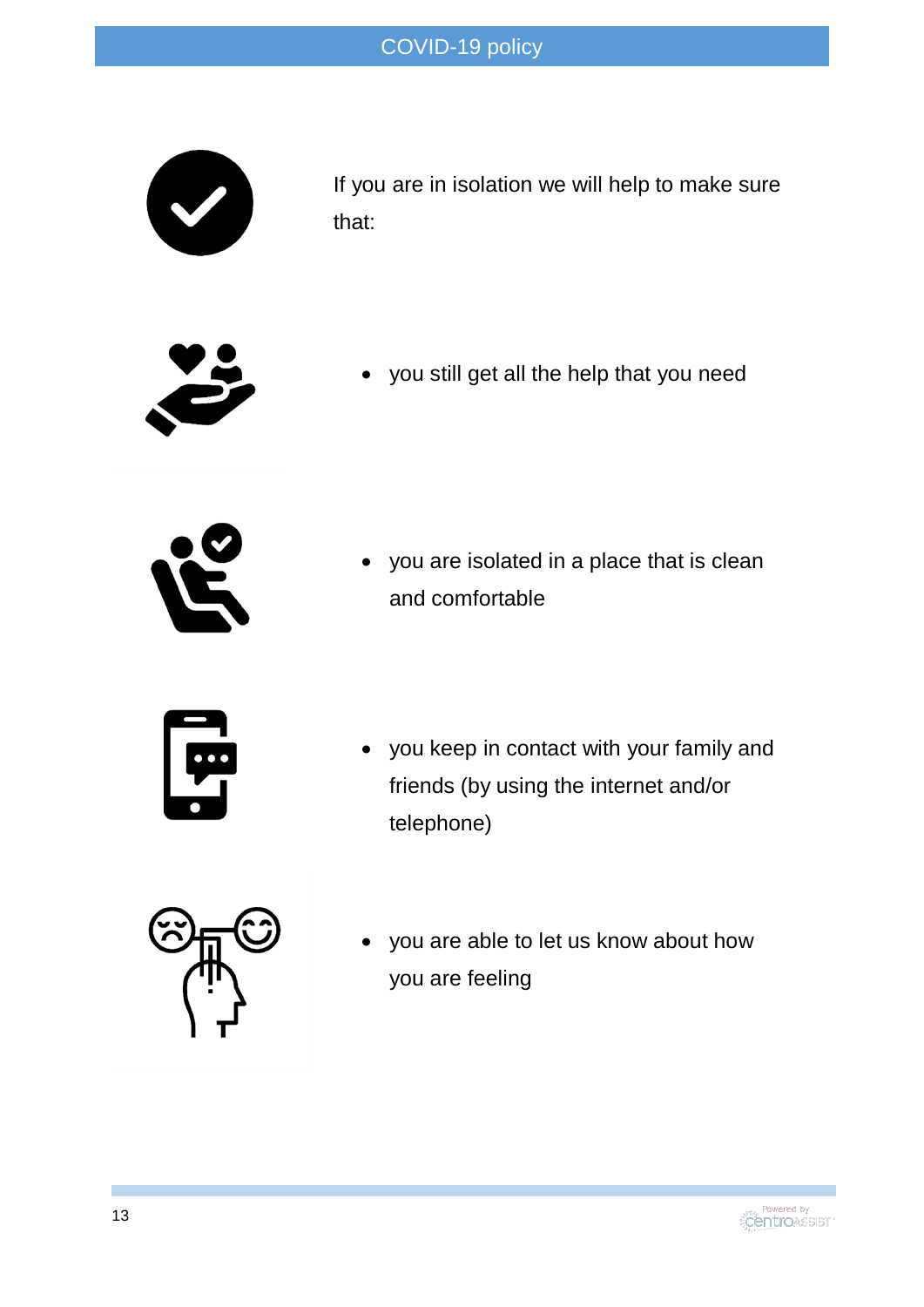

you can still do things that you enjoy.



We understand that isolation can be stressful and make you feel sad.



Please let us know if you feel sad about anything. We are here to help.